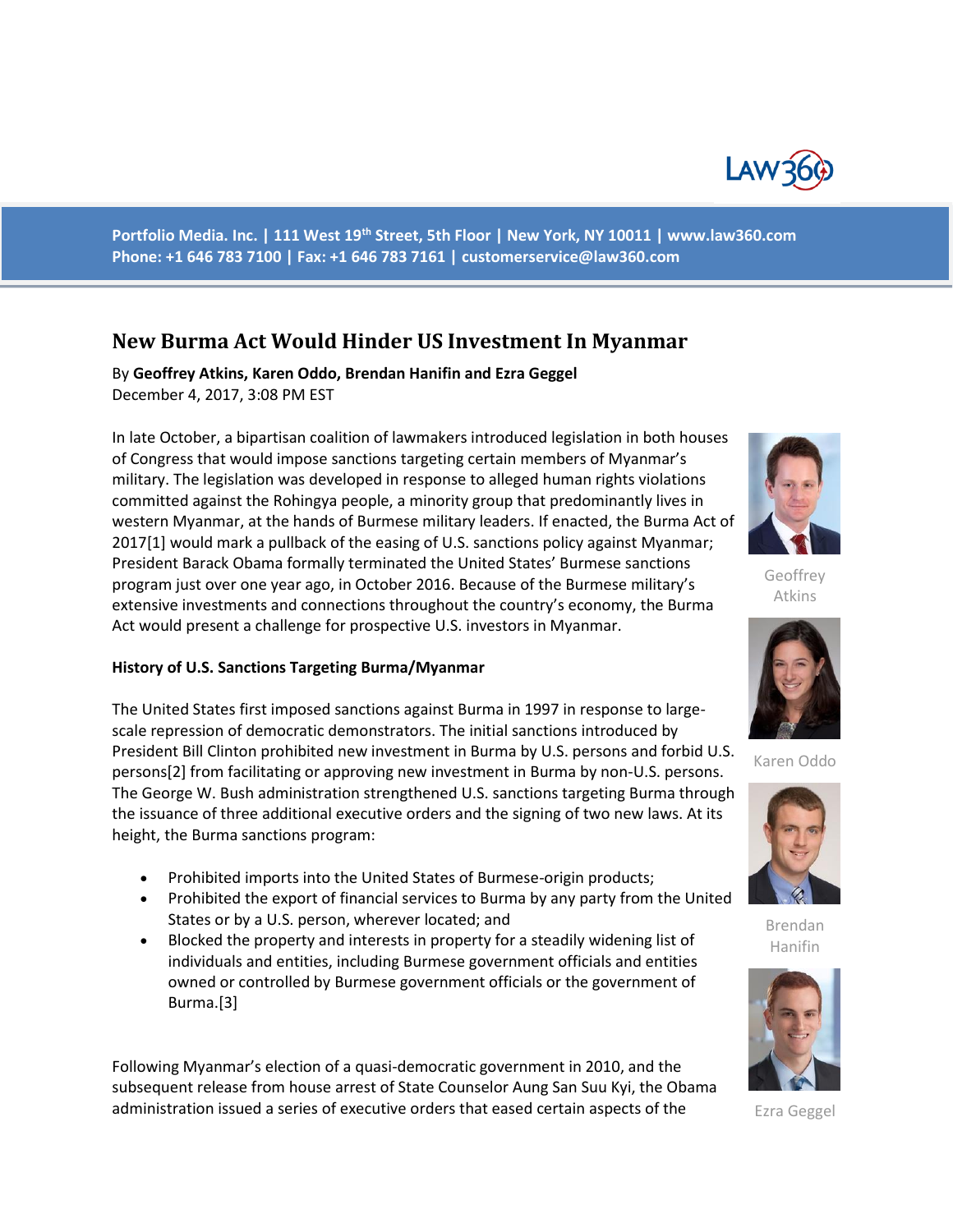Burmese sanctions, including revoking the ban on the importation of Burmese-origin goods into the United States.

On Oct. 7, 2016, President Obama issued an executive order formally terminating the Burmese sanctions program. Following issuance of the executive order, the Office of Foreign Assets Control removed all individuals and entities targeted by the Burmese sanctions regulations (BSR) from the specially designated nationals and blocked persons (SDN) list and unblocked all property and interests in property previously blocked pursuant to the BSR. Certain Burmese individuals and entities remained on the SDN List pursuant to other sanctions programs.

Despite termination of the Burmese sanctions program, Myanmar continues to be a challenging business environment for non-Burmese investors and companies. Notwithstanding these challenges, some investors have deployed capital in Myanmar in sectors such as infrastructure and tourism.[4] These include foreign subsidiaries of U.S. companies, such as portfolio companies of multinational private equity firms with sales in Myanmar that, even without a physical presence, are reliant on local Burmese partners for distribution and other services.

## **Overview of Current Legislation**

The Burma Act would impose restrictions on U.S. persons' dealings with — and provision of support for — members of the Burmese military.[5] These include the following:

- Prohibition against the provision of security assistance or engagement in military-to-military programs with the armed forces or security forces of Burma; and by extension, the Burmese economy more broadly.
- Reinstatement of import restrictions on jadeite and rubies from Burma.
- Designation of  $-$  and imposition of visa bans targeting  $-$  senior officials of the Burmese military or security forces who (1) played a direct and substantial role in the commission of human rights abuses; or (2) failed to investigate human rights abuses committed by subordinates.

In addition, the Burma Act would authorize the U.S. Treasury Department to restrict the opening or maintenance in the United States of correspondent or payable-through accounts by U.S. financial institutions on behalf of a foreign financial institution that holds property or conducts transactions on behalf of any senior official of the Burmese military or security forces that meets the above description.[6]

Consistent with the proposed legislation, at a Nov. 15, 2017, news conference in Yangon, Myanmar, Secretary of State Rex Tillerson stated that, while he would not recommend "broad-based economic sanctions" against Myanmar, targeted sanctions against people responsible for commission of human rights abuses might be appropriate. Both the Burma Act and Secretary Tillerson's comments are representative of the trend in U.S. sanctions policy in favor of sanctions that target specific actors and categories of transactions rather than broad country-based restrictions.

Unlike the United States, to date, the European Union has not introduced new sanctions on Myanmar. However, the EU's existing arms embargo on Myanmar remains in place (currently effective until April 30, 2018), and on Oct. 16, 2017, the Council of the European Union called for an end to alleged human rights violations and said it "may consider additional measures" if no improvements are made.[7]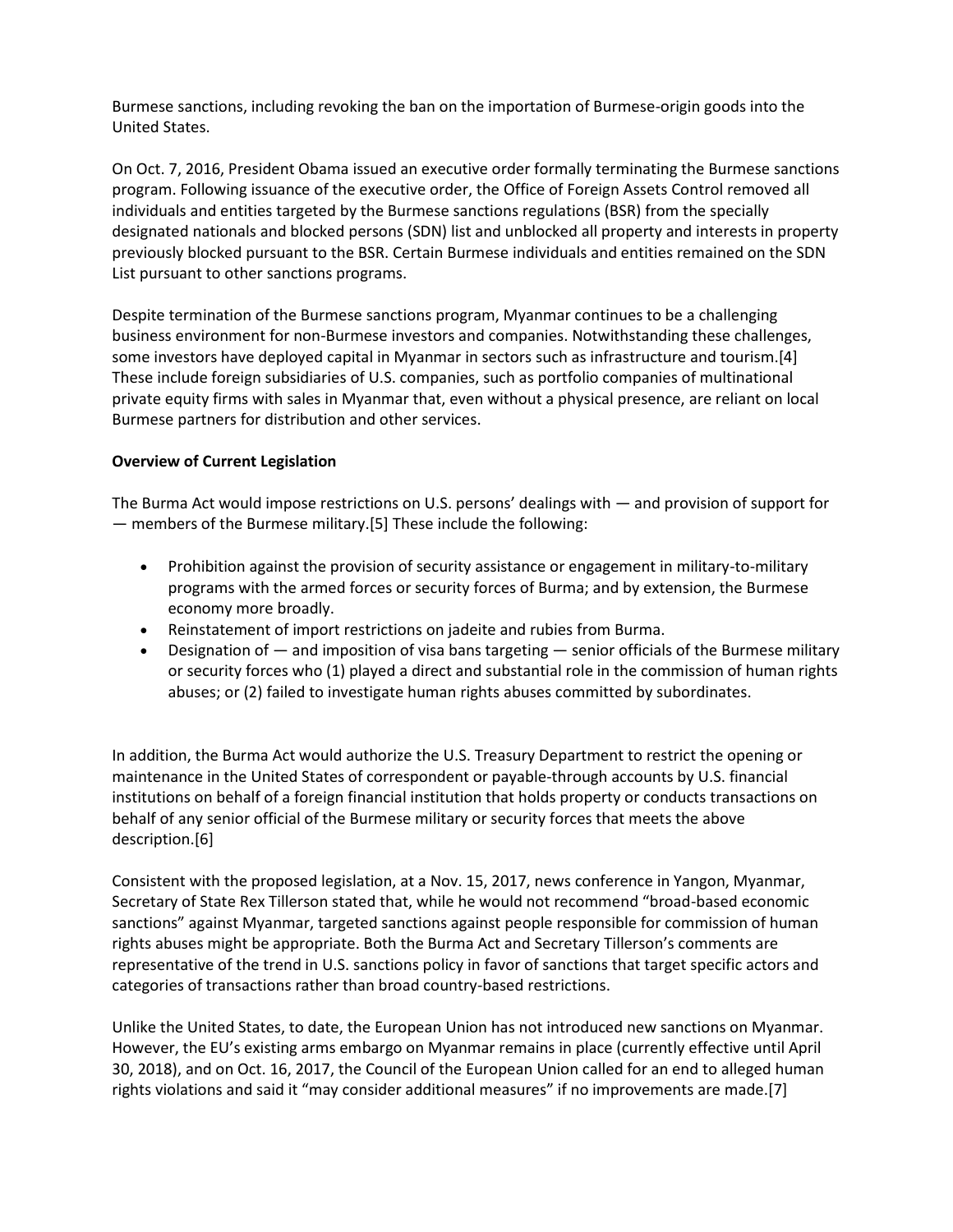## **Additional Challenges to U.S. Investors in Myanmar**

Some experts estimate that the Burmese military controls up to 50 percent of the country's economy (and that an additional 20 percent of the economy is controlled by individuals and entities targeted under separate sanctions programs).[8] As a practical matter, enactment of the Burma Act in its current form would mean that a significant portion of the Burmese economy would be "off limits" to U.S. investors and businesses, either directly or because the partners, distributors, contractors and other entities on which they rely are owned or controlled by members of the Burmese military.

For U.S. companies and investors currently doing business in Myanmar, the new sanctions designations contemplated by the Burma Act may result in a greater need to reevaluate crucial in-country partnerships or contractual relationships.[9] Notably, U.S. companies are prohibited from doing business with any entity in which an SDN — or multiple SDNs taken together — hold a 50 percent or greater ownership interest. This aptly named "50 Percent Rule" means that U.S. companies are prohibited from dealing with certain entities — majority owned by one or more SDNs — that are not, themselves, included on the SDN list. OFAC also advises U.S. persons to proceed with caution when dealing with entities that are controlled by SDNs through means other than an ownership interest.

### **What Next?**

Regardless of whether it becomes law, the introduction of the Burma Act is a useful reminder that U.S. sanctions policy can  $-$  and sometimes does  $-$  change quickly and is not always driven by the executive branch. In contrast to traditional military solutions, sanctions allow the U.S. government to increase or decrease — pressure on a targeted country, entity or individual with relative ease.[10]

The unfortunate tradeoffs of flexibility in sanctions policy are increased uncertainty and compliance costs for U.S. companies, investors, their subsidiaries, and controlled interests doing business in politically turbulent economies, including Myanmar. These same concerns can also apply for non-U.S. companies that use the U.S. financial system to transact in such economies. Among other challenges, companies must continually monitor updates to U.S. sanctions regimes and ensure that their internal controls (including policies, due diligence requirements, restricted party and restricted country screening procedures) reflect the current state of play with respect to U.S. sanctions policy, including potential legislative and executive developments, to avoid harm to their business interests when changes occur unexpectedly. U.S. companies and investors may benefit from pursuing structural protections at the negotiation stage (e.g., contractual termination rights) when approaching business opportunities with parties or in regions that could foreseeably become future sanctions targets.

The Burma Act still is in its preliminary stage; however, U.S. companies and investors who are conducting — or contemplating — business in Myanmar should monitor the situation closely (as we will).

*Geoffry M. Atkins is a partner with Ropes & Gray LLP in Hong Kong.*

*Karen Oddo is an associate in the firm's Hong Kong office.*

*Brendan C. Hanifin is counsel in the firm's Chicago office.*

*Ezra Geggel is an associate in the firm's Boston office.*